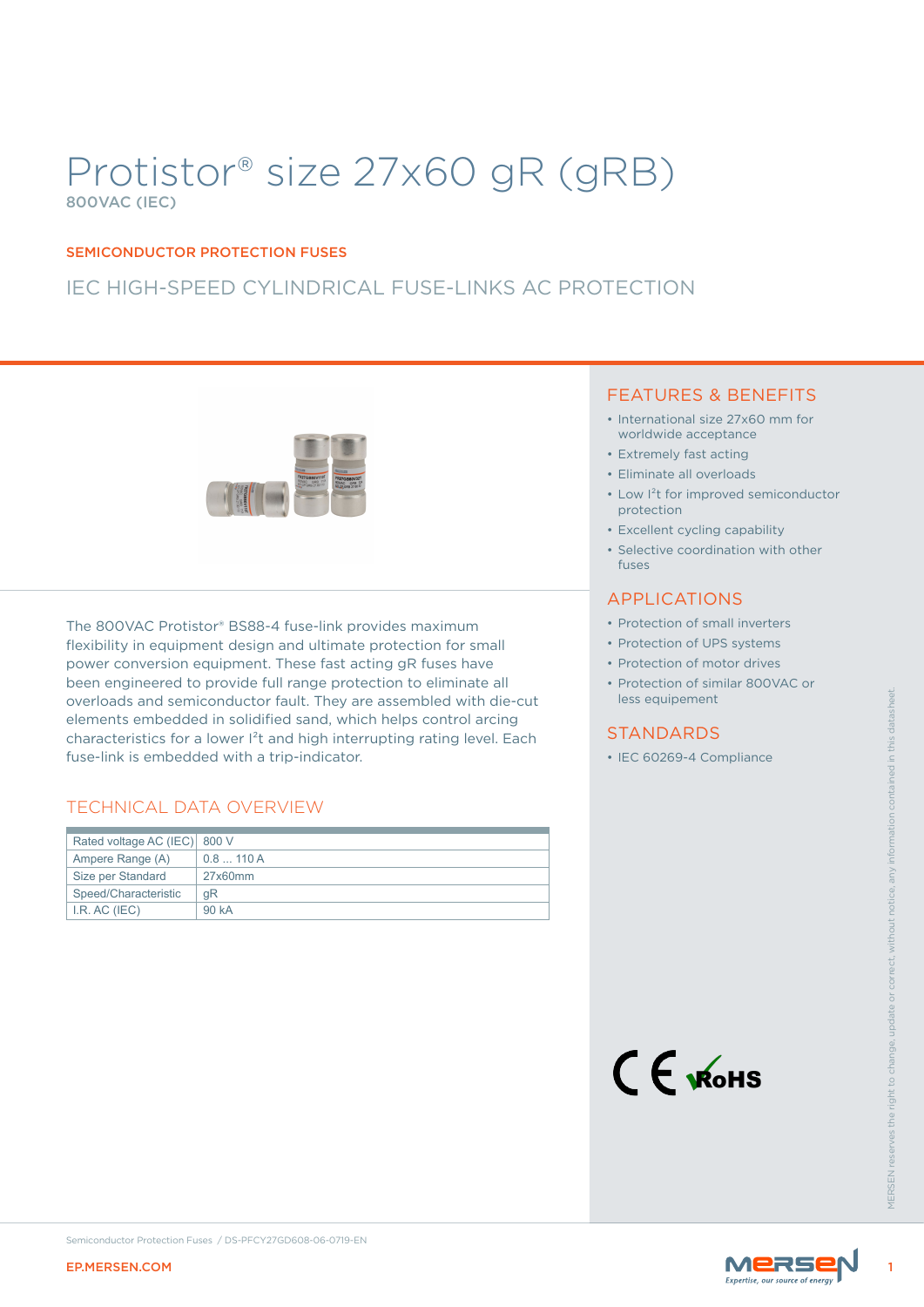### PRODUCT RANGE



#### FR27GB80V110T

#### **Size 27x60 gRB 800VAC with trip-indicator**

| Catalog<br>number  | <b>Item</b><br>number | <b>Size</b> | <b>Rated voltage</b><br>AC (IEC) | <b>Rated current</b><br>$\ln$ | Clearing I <sup>2</sup> t at<br><b>Rated Voltage</b> | <b>Rated breaking</b><br>capacity AC | <b>Power dissipation</b><br>at I <sub>n</sub> | Package, | Weight          |
|--------------------|-----------------------|-------------|----------------------------------|-------------------------------|------------------------------------------------------|--------------------------------------|-----------------------------------------------|----------|-----------------|
| <b>FR27GB80V8T</b> | R221436               | 27x60       | 800 V                            | 8A                            | $70A^2s$                                             | 90 kA                                | 2 W                                           | 3/10     | 80 <sub>g</sub> |
| FR27GB80V10T       | S221437               | 27x60       | 800 V                            | 10A                           | $100A^2s$                                            | 90 kA                                | 2.3 W                                         | 3/10     | 80 <sub>g</sub> |
| FR27GB80V12T       | T221438               | 27x60       | 800 V                            | 12A                           | $180A^2s$                                            | 90 kA                                | 2.5W                                          | 3/10     | 80 <sub>g</sub> |
| FR27GB80V16T       | V221439               | 27x60       | 800 V                            | 16A                           | $250A^2s$                                            | 90 kA                                | 3.5 W                                         | 3/10     | 80 <sub>g</sub> |
| FR27GB80V20T       | W221440               | 27x60       | 800 V                            | 20A                           | $350A^2s$                                            | 90 kA                                | 4 W                                           | 3/10     | 80 <sub>g</sub> |
| FR27GB80V25T       | X221441               | 27x60       | 800 V                            | 25A                           | $600 A^2s$                                           | 90 kA                                | 5 W                                           | 3/10     | 80 <sub>g</sub> |
| FR27GB80V32T       | Y221442               | 27x60       | 800 V                            | 32A                           | $1000A^2s$                                           | 90 kA                                | 6 W                                           | 3/10     | 80 <sub>g</sub> |
| FR27GB80V40T       | Z221443               | 27x60       | 800 V                            | 40 A                          | 1400 $A^2S$                                          | 90 kA                                | 8 W                                           | 3/10     | 80q             |
| FR27GB80V50T       | A221444               | 27x60       | 800 V                            | 50 A                          | $2700 A^2s$                                          | 90 kA                                | 8.5 W                                         | 3/10     | 80 <sub>g</sub> |
| FR27GB80V63T       | B221445               | 27x60       | 800 V                            | 63 A                          | 5500 $A^2s$                                          | 90 kA                                | 10 W                                          | 3/10     | 80 <sub>g</sub> |
| FR27GB80V80T       | C221446               | 27x60       | 800 V                            | 80 A                          | 11000 $A^2S$                                         | 90 kA                                | 11.5 W                                        | 3/10     | 80 <sub>g</sub> |
| FR27GB80V100T      | D221447               | 27x60       | 800 V                            | 100 A                         | 19000 $A^2S$                                         | 90 kA                                | 13 W                                          | 3/10     | 80q             |
| FR27GB80V110T      | E221448               | 27x60       | 800 V                            | 110 A                         | $27000 A^2s$                                         | 90 kA                                | 14 W                                          | 3/10     | 80 g            |

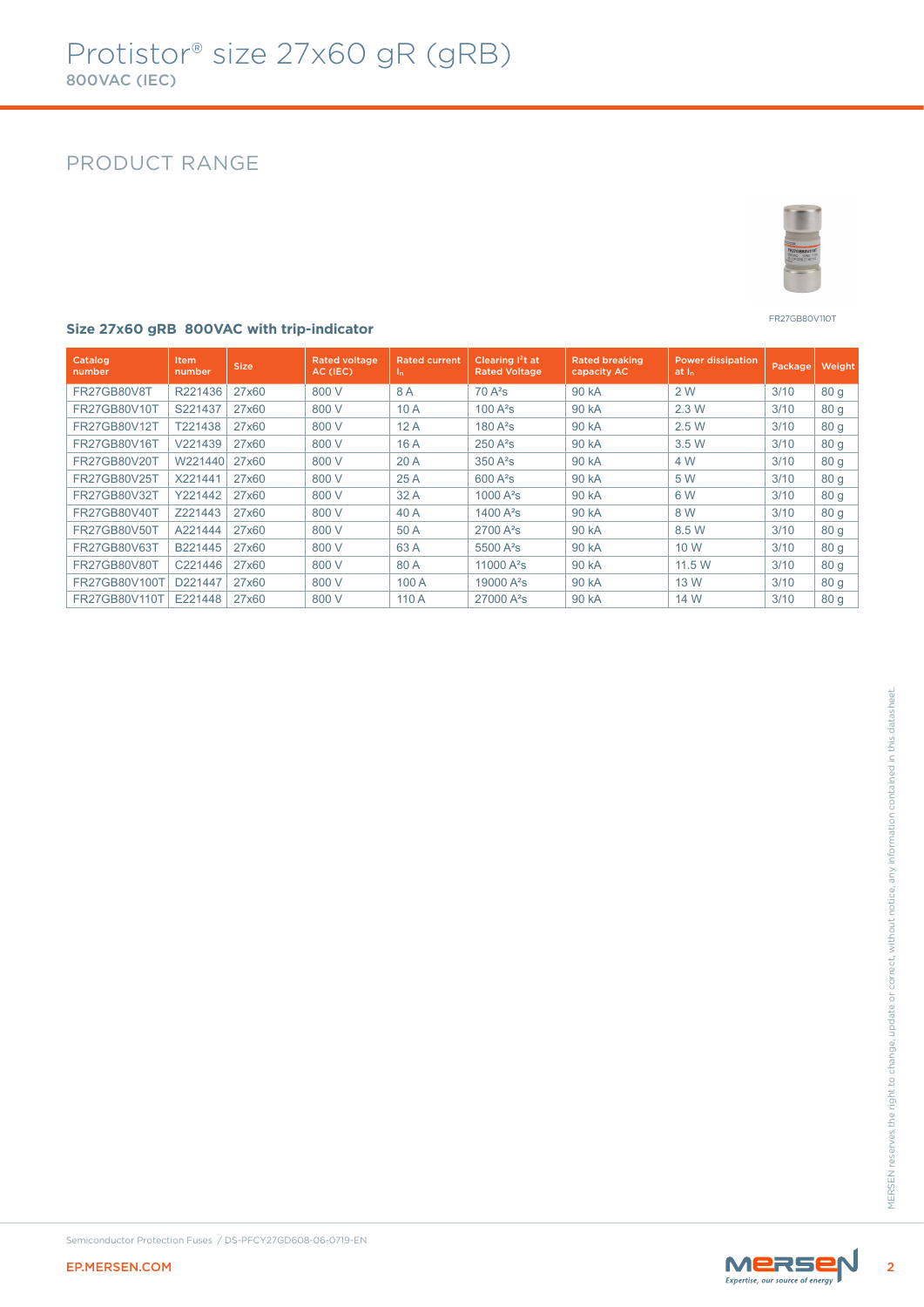## TIME CURRENT CHARACTERISTIC CURVES

#### **CP 27x60 gRB 800VAC**



RMS value of pre-arcing/melting current (A) +- 8%

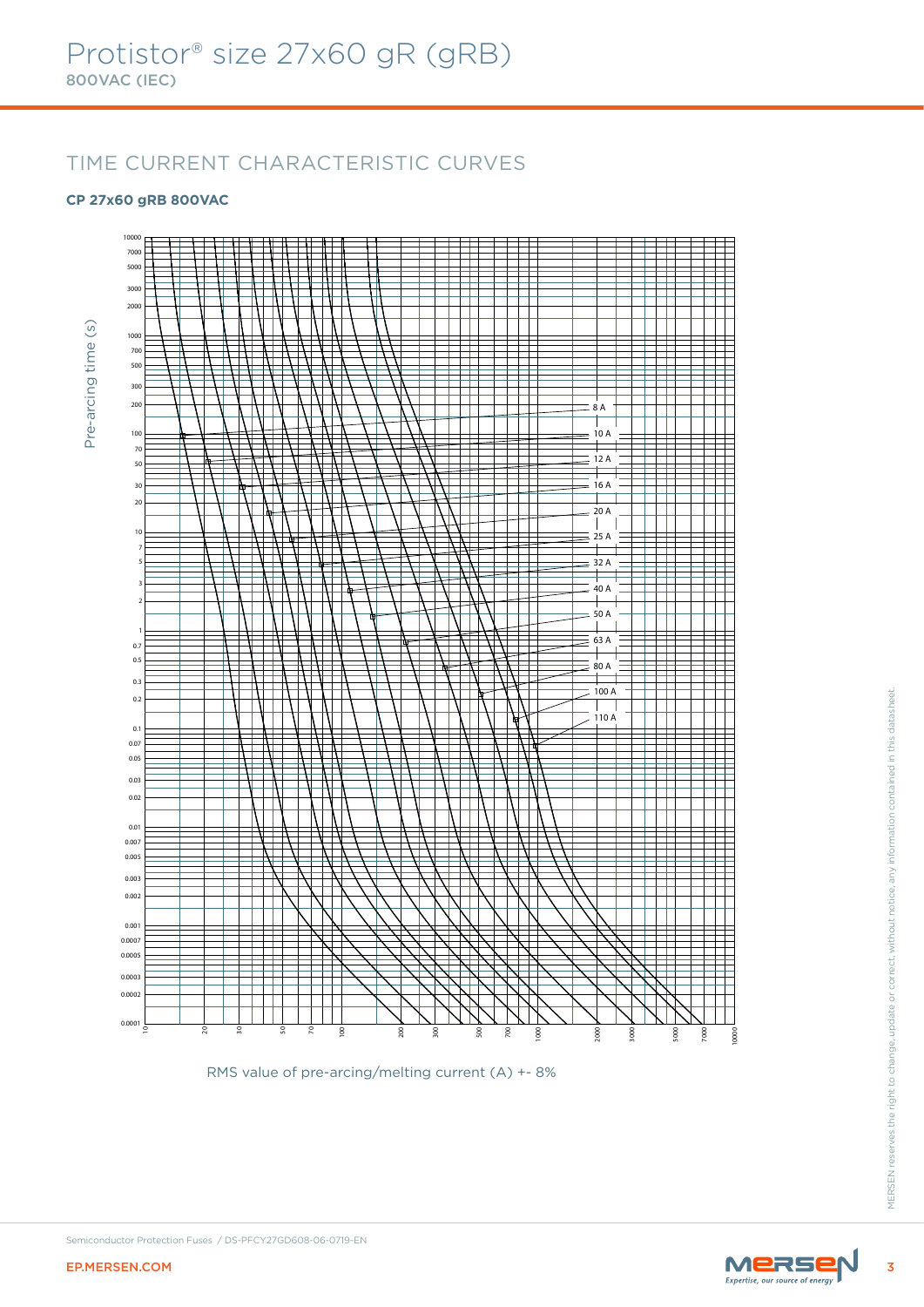# CUT-OFF CURRENT CHARACTERISTIC

#### **CP 27x60 gRB 800VAC**



50 Hz RMS symmetrical prospective current Ip (A)

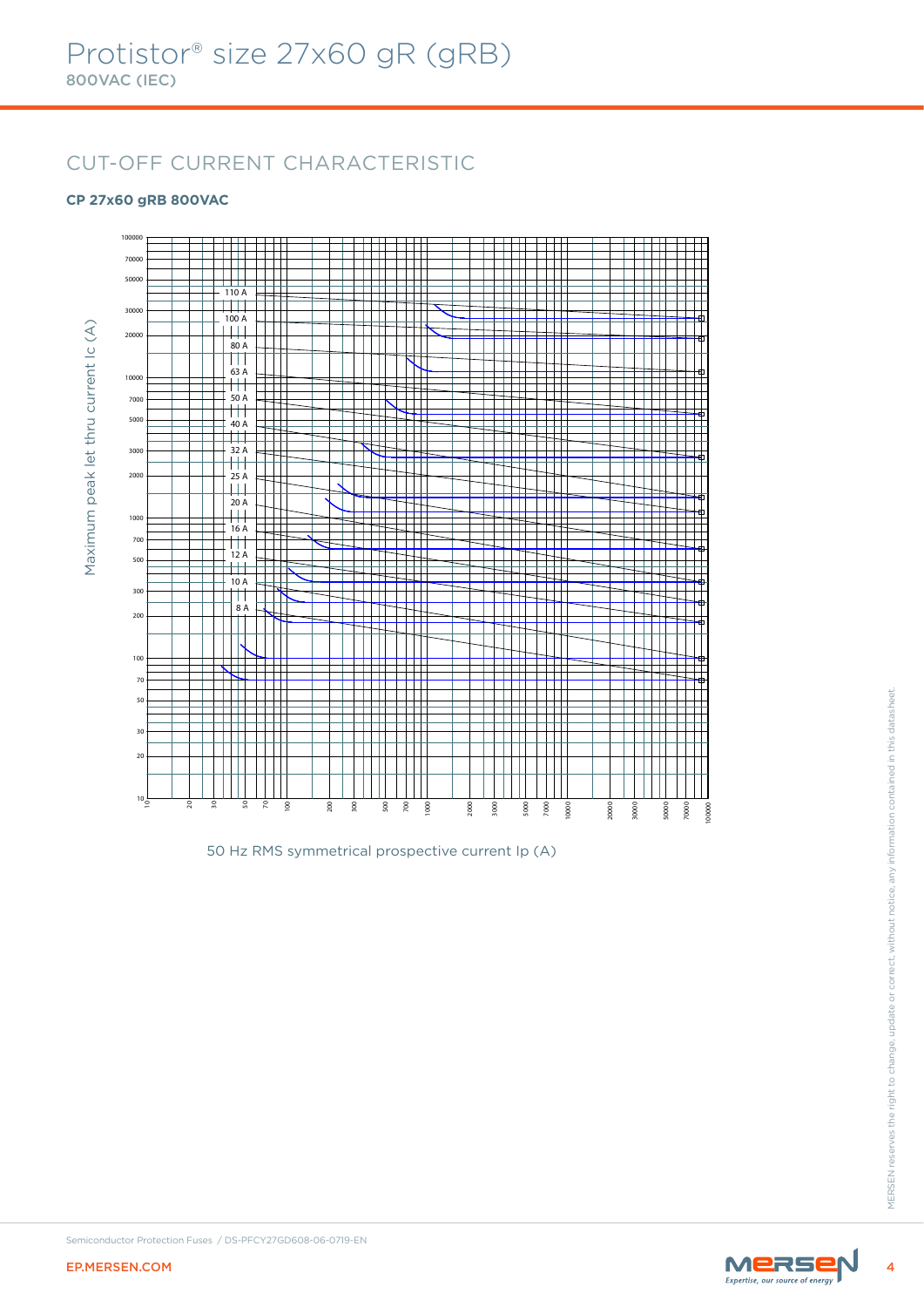# I²T MULTIPLIER COEFFICIENT

#### **CP 27x60 gRB 800VAC**



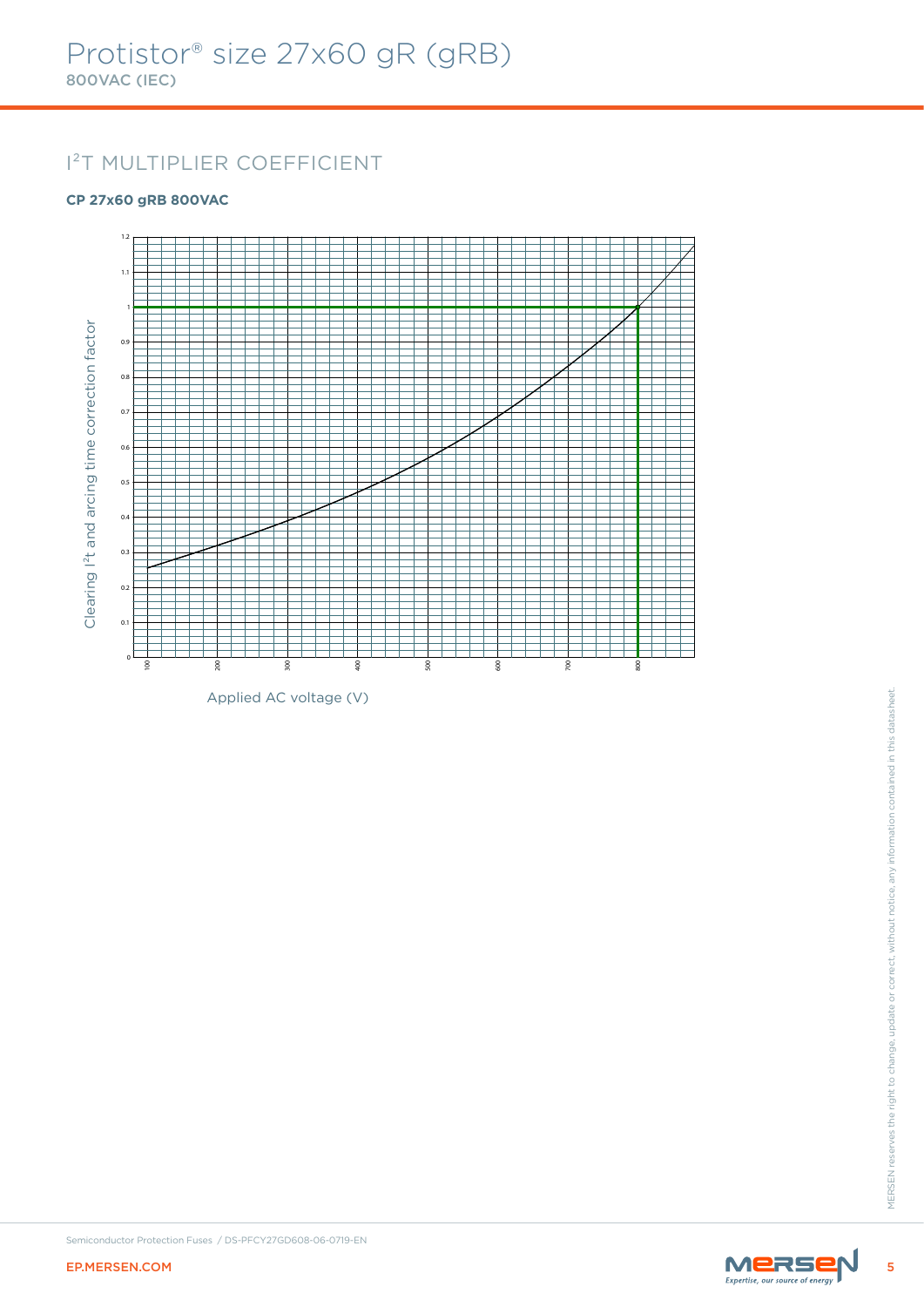# CHARACTERISTICS TOTAL I²T CURVE

#### **CP 27x60 gRB 800VAC**



50Hz RMS symetrical prospective current (Ip)(A)

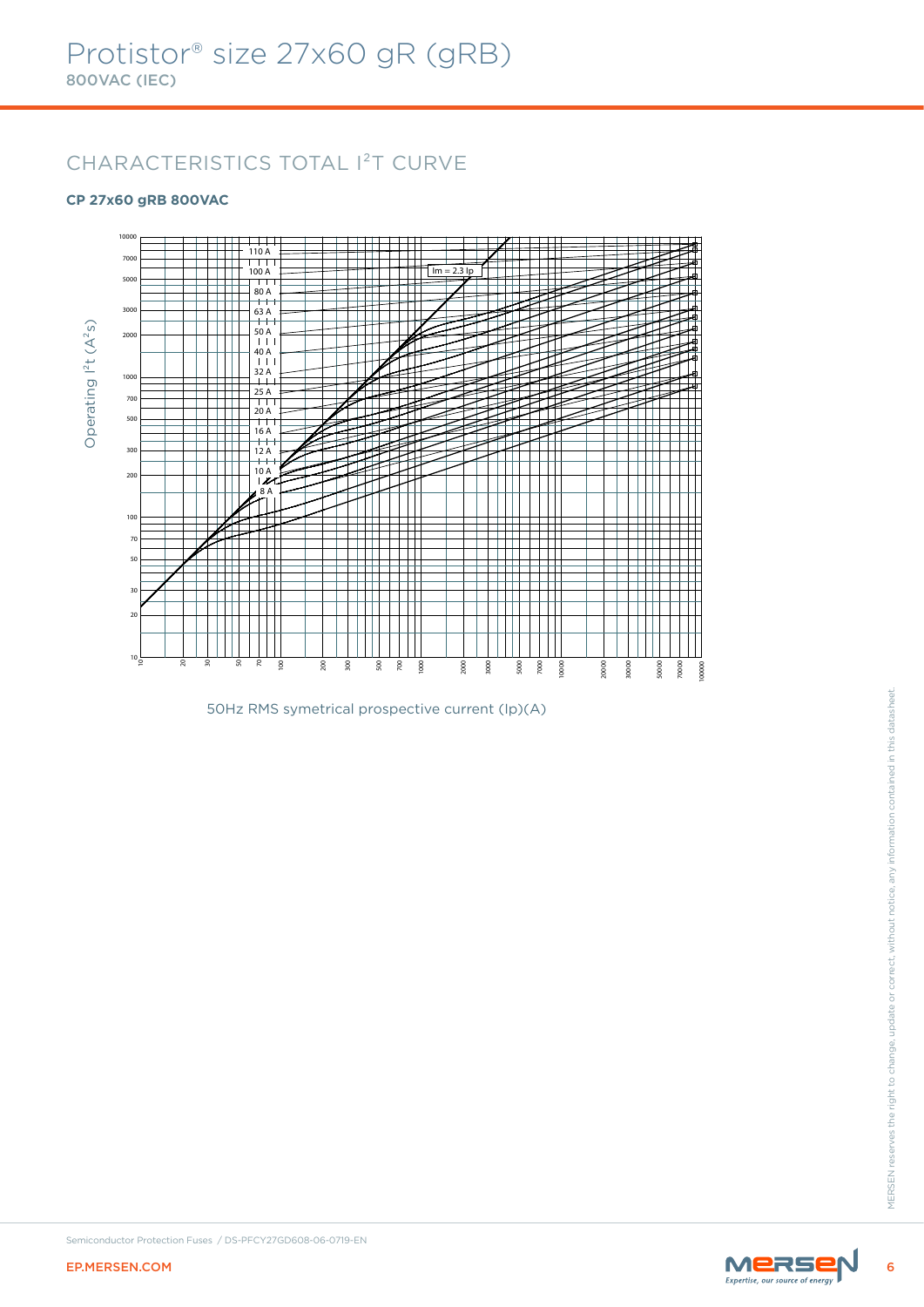# L/R TIME CONSTANT VS DC VOLTAGE CAPABILITY

#### **CP 27x60 gRB 800VAC**



DC voltage capability (V)

### POWER DISSIPATION



% of rated current

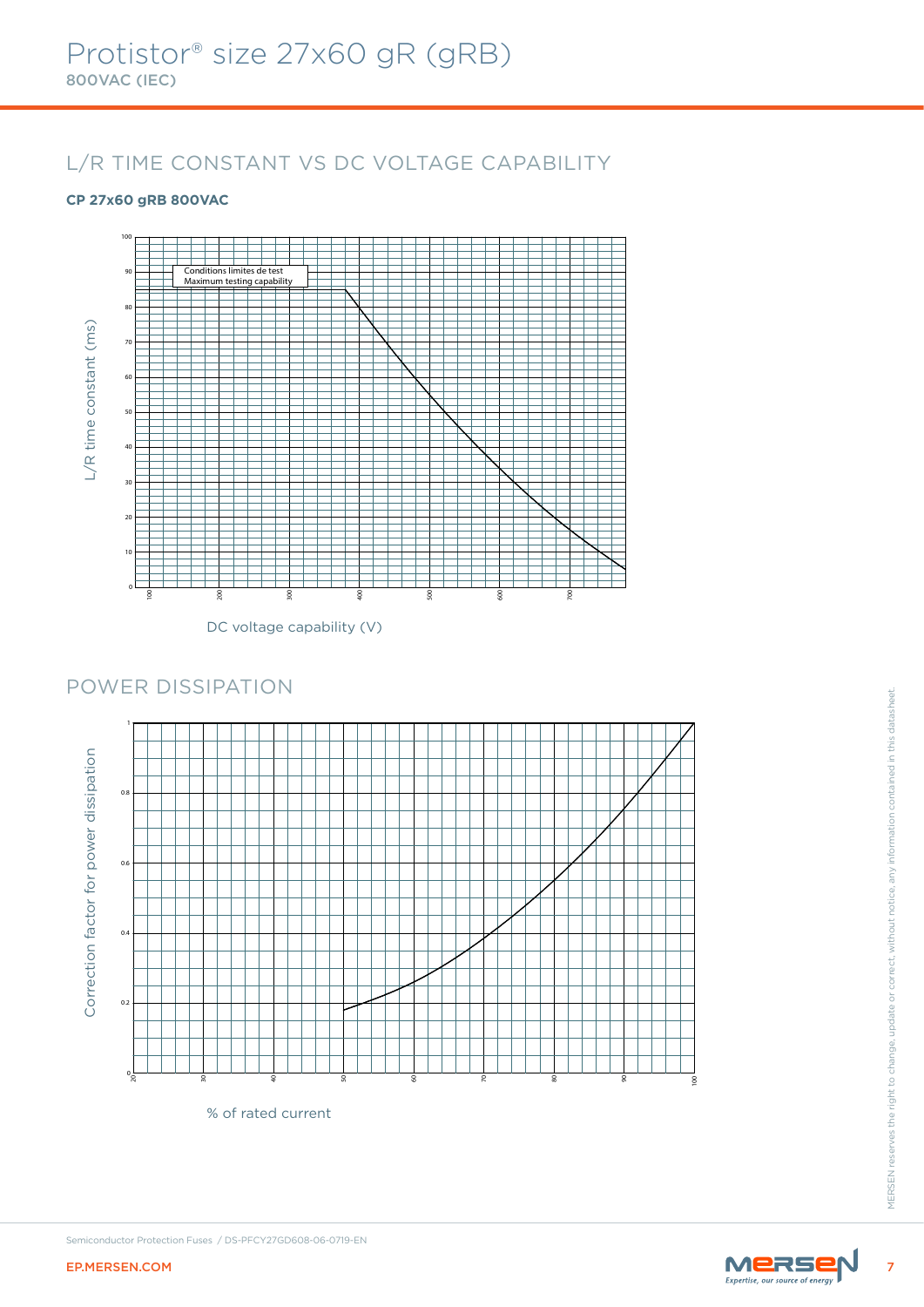### PEAK ARC VOLTAGE

#### **CP 27x60 gRB 800VAC**



Peak arc voltage (V)